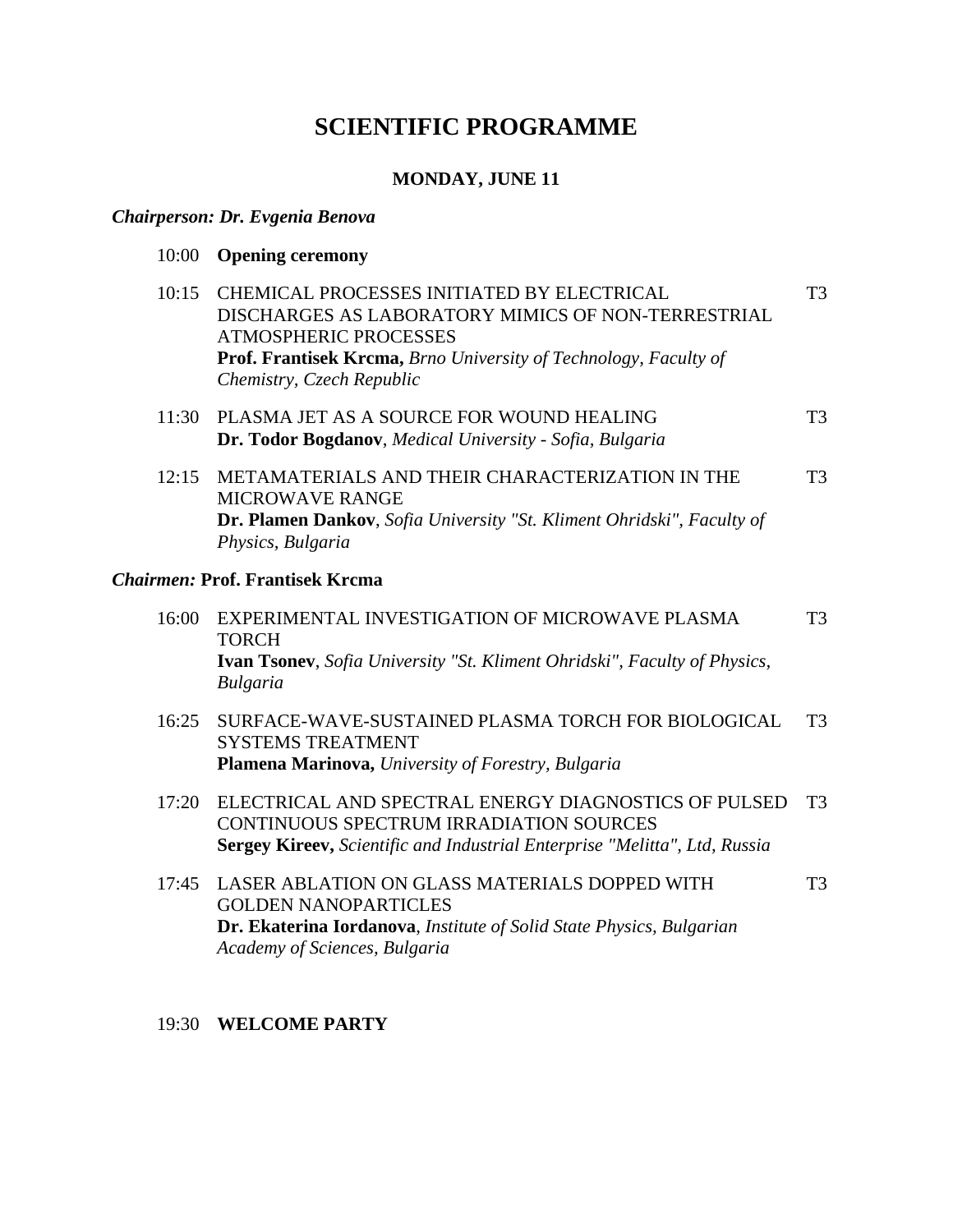#### **TUESDAY, JUNE 12 WORKSHOP:** Pegasus

## *Chairperson:* **Dr. Elena Tatarova**

| 09:00 | OPENING PEGASUS WORKSHOP<br>Dr. Elena Tatarova, Instituto de Plasmas e Fusão Nuclear, Instituto<br>Superior Tecnico, Universidade de Lisboa, Portugal                                                                                                                               | <b>WP</b> |
|-------|-------------------------------------------------------------------------------------------------------------------------------------------------------------------------------------------------------------------------------------------------------------------------------------|-----------|
| 09:10 | SYSTEM FOR DEPOSITION OF CARBON NANOSTRUCTURES AT<br><b>ATMOSPHERIC PRESSURE</b><br>Prof. Zhivko Kiss'ovski, Sofia University "St. Kliment Ohridski", Faculty<br>of Physics, Bulgaria                                                                                               | <b>WP</b> |
| 09:35 | ATMOSPHERIC PLASMA DEPOSITION OF COPPER OXIDE 2D<br><b>NANOSTRUCTURES</b><br>Dr. Gregor Filipič, "Jožef Stefan" Institute, Slovenia                                                                                                                                                 | <b>WP</b> |
| 10:00 | PLASMA-ASSISTED BOTTOM-UP APPROACH FOR THE<br>SYNTHESIS OF VERTICALLY ALIGNED CARBON<br>NANOSTRUCTURES USING POLYMER GELS<br>Mr. Neelakandan Marath Santhosh, "Jožef Stefan" Institute, Slovenia                                                                                    | <b>WP</b> |
|       | Chairperson: Dr. Elena Tatarova                                                                                                                                                                                                                                                     |           |
| 11:30 | ELECTRICAL CONDUCTIVITY OF FREE-STANDING<br>N-GRAPHENE SHEETS<br>Prof. Evgenia Valcheva, Sofia University "St. Kliment Ohridski", Faculty<br>of Physics, Bulgaria                                                                                                                   | <b>WP</b> |
| 11:55 | RAMAN SPECTROSCOPY OF GRAPHENE AND NITROGEN DOPED<br><b>GRAPHENE FLAKES: EFFECTS OF THE SYNTHESIS</b><br>TECHNOLOGY AND THE MEASUREMENT CONDITIONS ON THE<br>SPECTRA LINES PARAMETERS<br>Dr. Neno Todorov, Sofia University "St. Kliment Ohridski", Faculty of<br>Physics, Bulgaria | <b>WP</b> |
| 12:20 | 3D-MECHANISM OF NITROGEN-DOPED GRAPHENE FORMATION<br>IN MICROWAVE PLASMAS<br>Prof. Dzmitry Tsyhanou, Instituto de Plasmas e Fusão Nuclear, Portugal                                                                                                                                 | <b>WP</b> |
| 12:45 | POLYMERIZATION AND NEGATIVE ION FORMATION IN<br>REACTIVE HYDROCARBON PLASMAS<br>Cédric Pattyn, GREMI, France                                                                                                                                                                        | <b>WP</b> |
|       |                                                                                                                                                                                                                                                                                     |           |

14:00 **EXCURSION**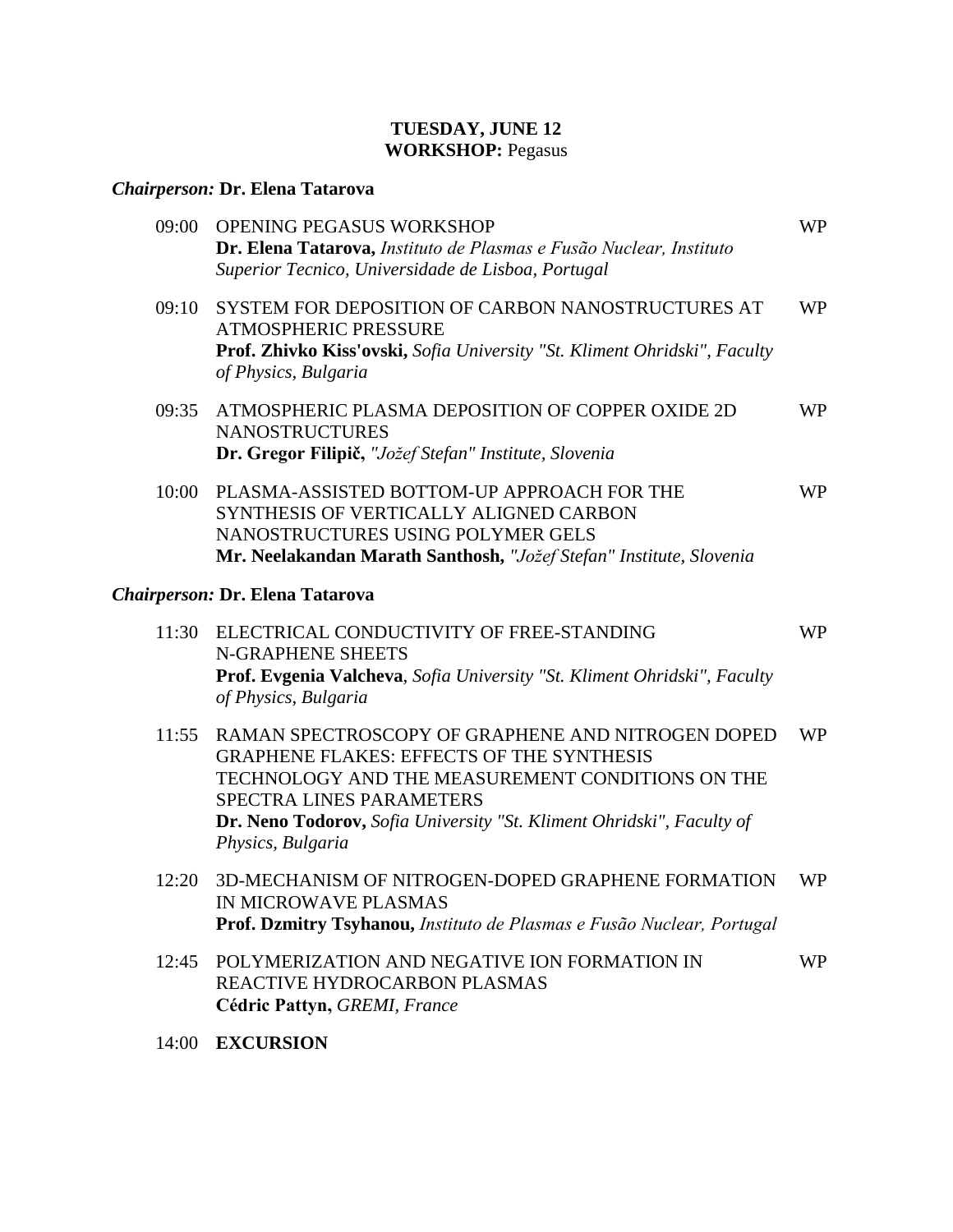## **WEDNESDAY, JUNE 13**

## *Chairmen:* **Prof. Zhivko Kiss'ovski**

| 09:30 | ON THE CHARACTERIZATION OF NANOMATERIALS:<br><b>TECHNIQUES AND APPLICATIONS</b><br>Prof. Amelia Almeida, Instituto Superior Tecnico, Universidade de<br>Lisboa, Portugal                                 | T <sub>3</sub> |
|-------|----------------------------------------------------------------------------------------------------------------------------------------------------------------------------------------------------------|----------------|
| 10:15 | <b>HOW CAN PLASMAS BUILD 2D CARBON NANOSTRUCTURES?</b><br>Prof. Uros Cvelbar, "Jožef Stefan" Institute, Slovenia                                                                                         | T <sub>3</sub> |
| 11:30 | PLASMA-BASED N-GRAPHENE SYNTHESIS:<br>POST-TREATMENT APPROACH<br>Dr. Neli Bundaleska, Instituto de Plasmas e Fusão Nuclear, Instituto<br>Superior Tecnico, Universidade de Lisboa, Portugal CONTROLLABLE | T <sub>3</sub> |
| 12:15 | LARGE-SCALE N-GRAPHENE SYNTHESIS:<br><b>IN-SITU PLASMA-BASED METHOD</b><br>Dr. Francisco Dias, Instituto de Plasmas e Fusão Nuclear, Instituto<br>Superior Tecnico, Universidade de Lisboa, Portugal     | T <sub>3</sub> |
|       | <b>Chairmen: Dr. Francisco Dias</b>                                                                                                                                                                      |                |
| 16:00 | VACUUM ULTRAVIOLET RADIATION EMITTED BY ARGON<br><b>PLASMAS</b><br>Dr. Julio Henriques, Instituto de Plasmas e Fusão Nuclear, Instituto<br>Superior Tecnico, Universidade de Lisboa, Portugal            | T <sub>3</sub> |
| 16:25 | VUV AND EUV SPECTROSCOPY OF SURFACE-WAVE PLASMAS<br>Dr. Edgar Felizardo, Instituto de Plasmas e Fusão Nuclear, Instituto<br>Superior Tecnico, Universidade de Lisboa, Portugal                           | T <sub>3</sub> |
| 17:20 | PULSED CONTINUOUS SPECTRUM RADIATION SOURCE WITH A<br><b>QUARTZ-SAPPHIRE ENVELOPE</b><br>Sergey Kireev, Scientific and Industrial Enterprise "Melitta", Ltd, Russia                                      | T <sub>3</sub> |
|       |                                                                                                                                                                                                          |                |

## 19:30 **OFFICIAL DINNER**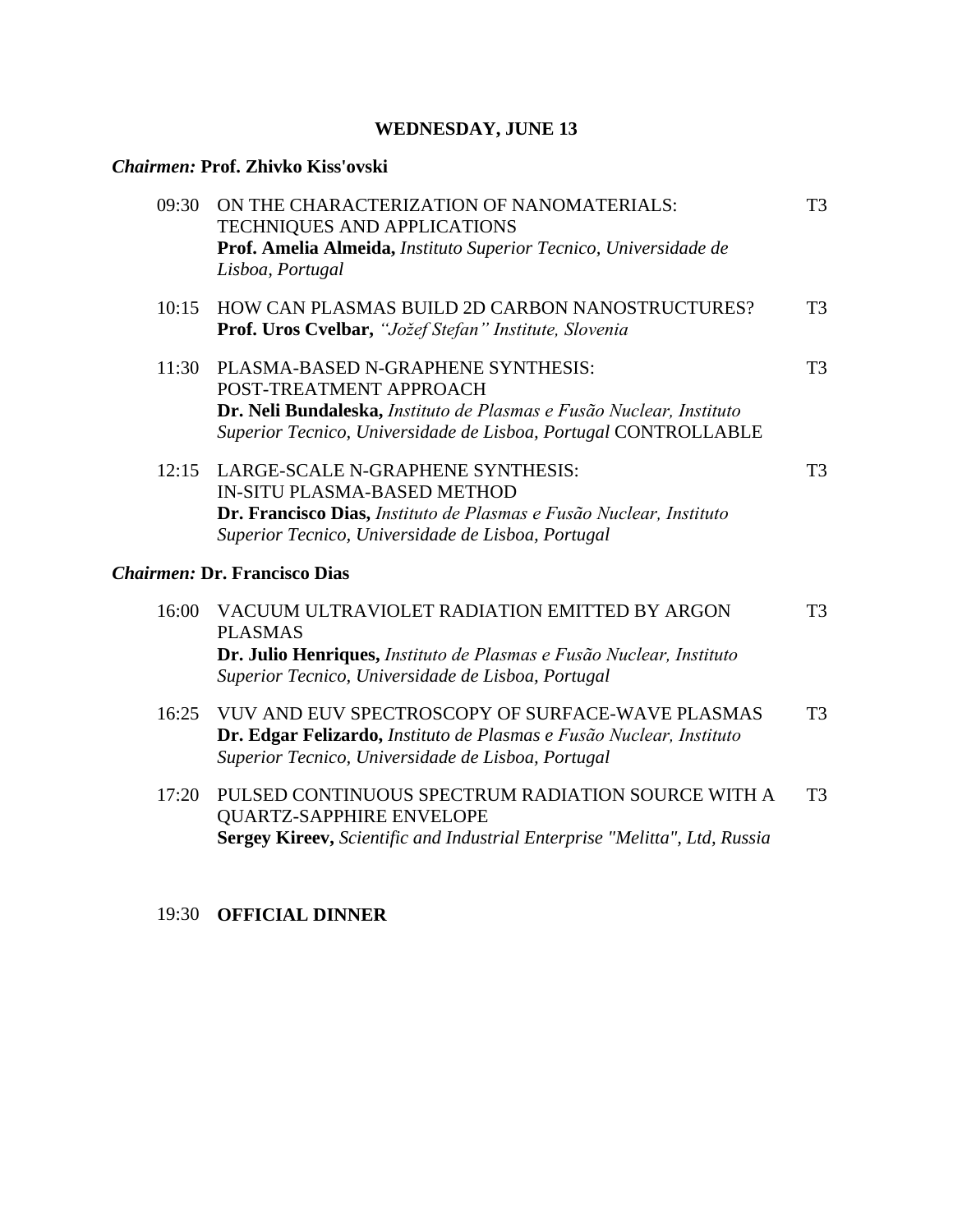#### **THURSDAY, JUNE 14**

## *Chairperson:* **Dr. Miglena Dimitrova**

| 09:30 | ADVANTAGES OF THE FIRST-DERIVATIVE PROBE TECHNIQUE<br>OVER THE THREE- AND FOUR-PARAMETER PROBE<br>TECHNIQUES IN FUSION PLASMAS DIAGNOSTICS<br>Dr. Tsviatko Popov, Sofia University "St. Kliment Ohridski", Faculty of<br>Physics, Bulgaria | Τ1 |
|-------|--------------------------------------------------------------------------------------------------------------------------------------------------------------------------------------------------------------------------------------------|----|
| 10:15 | MEASUREMENTS OF SHUNT CURRENTS BY THE FLOATING<br>DIVERTOR TILE IN THE COMPASS TOKAMAK<br><b>Dr. Michael Komm, Institute of Plasma Physics, Czech Academy of</b><br>Sciences, Czech Republic                                               |    |
| 11:30 | CONCEPTUAL DESIGN OF THE COMPASS-U TOKAMAK<br>Dr. Radomir Panek, Institute of Plasma Physics, Czech Academy of<br>Sciences, Czech Republic                                                                                                 | Τ1 |
|       | REMOTE OPERATION OF THE GOLEM TOKAMAK FROM KITEN                                                                                                                                                                                           |    |

**Dr. Jan Stockel,** *Institute of Plasma Physics, Czech Academy of Sciences, Czech Republic*

### *Chairmen:* **Dr. Jan Stockel**

| 16:00 <b>WORKSHOP:</b> Remote GOLEM operation | WG |
|-----------------------------------------------|----|
|                                               |    |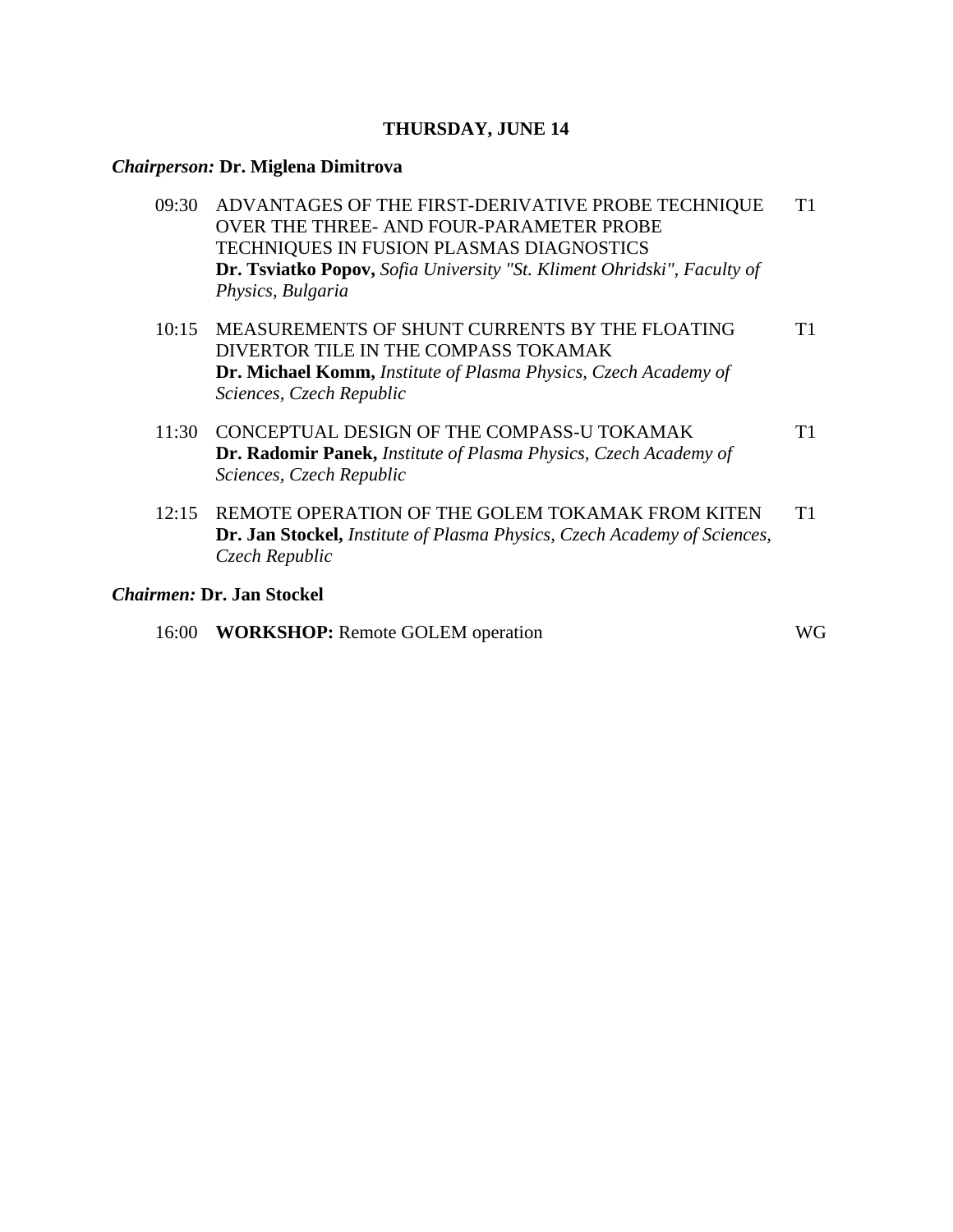## **FRIDAY, JUNE 15**

## *Chairmen:* **Prof. Uros Cvelbar**

| 9:30  | NEAR-EDGE X-RAY ABSORPTION FINE STRUCTURE<br>SPECTROSCOPY AS TOOL FOR THE ANALYSIS OF<br>CARBONACEOUS MATERIALS FROM PLASMAS<br>Dr. Thomas Strunskus, Institute for Materials Science, CAU Kiel,<br>Germany | T <sub>3</sub> |
|-------|-------------------------------------------------------------------------------------------------------------------------------------------------------------------------------------------------------------|----------------|
| 10:15 | PLASMA BASED DEPOSITION OF CONDUCTIVE POLYMERS<br>Dr. Johannes Berndt, GREMI, France                                                                                                                        | T <sub>3</sub> |
| 11:30 | NANOCOMPOSITES FOR CHEMICAL DETECTION<br>Prof. Eva Kovacevic, GREMI, France                                                                                                                                 | T <sub>3</sub> |
| 12:15 | BIOLOGICAL EFFECTS OF LOW-TEMPERATURE PLASMA<br>Prof. Irina Sitdikova, Kazan Federal University, Russia                                                                                                     | T <sub>3</sub> |
| 12:40 | <b>BIOLOGICAL EFFECTS OF LOW TEMPERATURE PLASMA</b><br>Mrs. Svetlana Fadeeva, Kazan Federal University, Russia                                                                                              | T <sub>3</sub> |
|       | <b>Chairmen: Dr. Francisco Dias</b>                                                                                                                                                                         |                |
| 16:00 | <b>GRAPHENE NANOCOMPOSITES FOR BIOSENSING APPLICATIONS</b><br>Mrs. Ana Dias, Instituto de Plasmas e Fusão Nuclear, Instituto Superior<br>Tecnico, Universidade de Lisboa, Portugal                          | T <sub>3</sub> |
| 16:25 | PHOTOLUMINESCENCE OF GRAPHENE QUANTUM DOTS<br>PRODUCED BY MICROWAVE PLASMA<br>Mrs. Susana Espinho, Instituto de Plasmas e Fusão Nuclear, Instituto<br>Superior Tecnico, Universidade de Lisboa, Portugal    | T <sub>3</sub> |
|       | <b>Chairmen: Dr. Michael Komm</b>                                                                                                                                                                           |                |
| 17:20 | EEDF IN THE COMPASS DIVERTOR REGION DURING AN<br>IMPURITY-SEEDING EXPERIMENT<br>Dr. Miglena Dimitrova, Institute of Plasma Physics, Czech Academy of<br>Sciences, Czech Republic                            | T1             |
| 17:45 | ELECTRONIC SYSTEM FOR THE WEST TOKAMAK LANGMUIR<br><b>PROBE</b><br>Dr. Mladen Mitov, Faculty of Physics, St. Kliment Ohridski University of<br>Sofia, Bulgaria                                              | T <sub>1</sub> |